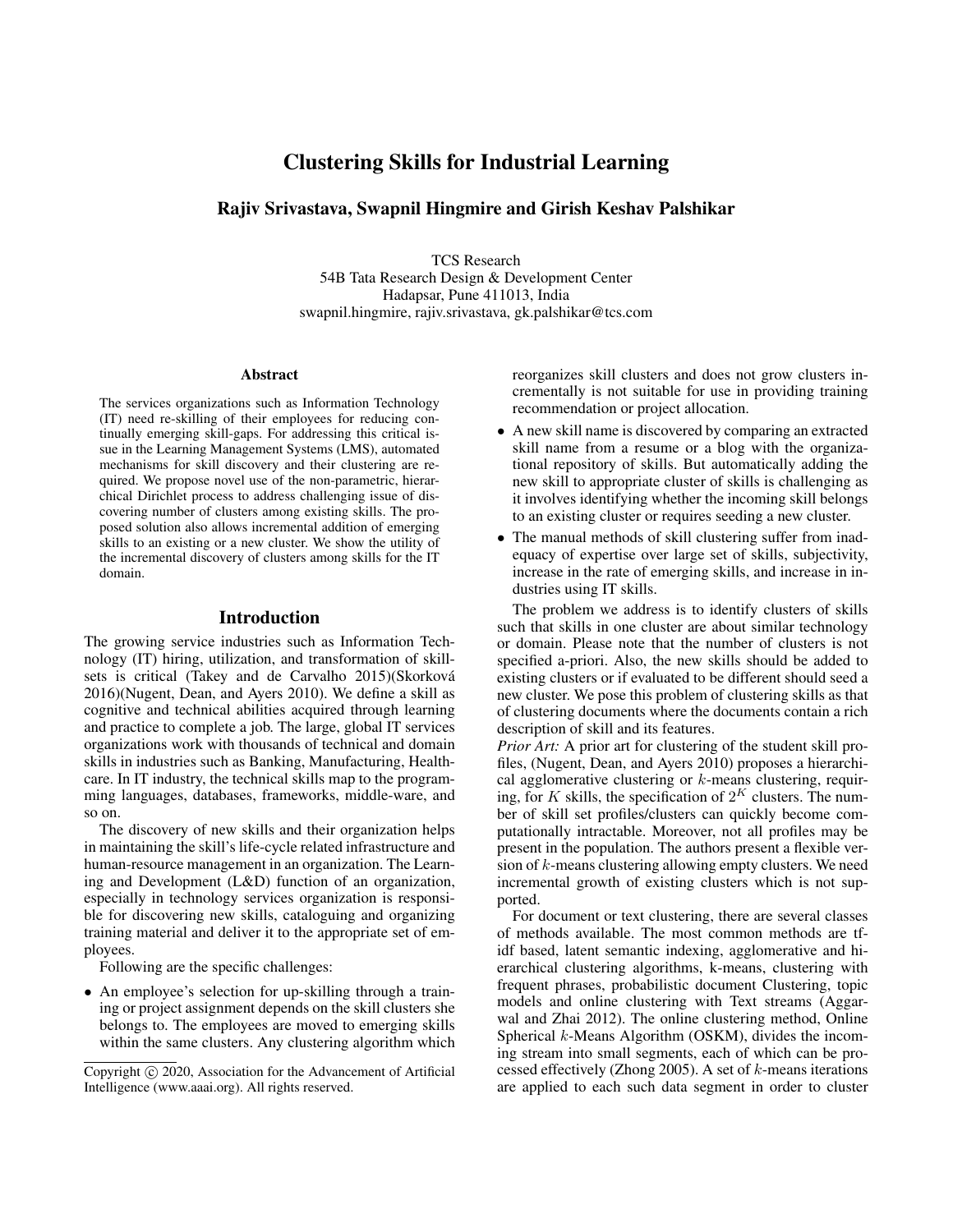them. Similarly, when newly arriving data points do not naturally fit in any particular cluster, these need to be initially classified as outliers. A similar approach uses bursty features as markers of new topic occurrences in the data stream (He et al. 2007). These algorithms involve incoming streaming documents as in case of new skills emerging in the market but has limitation that the initial number of clusters or parameter k need be defined. Also, it has an issue that the old clusters if inactive may get replaced by new clusters. All algorithms share these limiting behaviours for our use-case of skill clustering in an organizational context. The word embeddings or skill embeddings are used for computing skill similarity (Wong et al. 2017). But these can not be used for clustering based on cosine distance as the appropriate number of cluster is not known. Generally, if we increase the number of clusters, the sum of distances from respective cluster centres reduces. Hence, arriving at the number of clusters is difficult using embeddings.

*Proposed Method:* To overcome the challenges we propose novel use of hierarchical Dirichlet process (HDP) based topic modelling to cluster skill definition documents (Teh et al. 2006). HDP is a Bayesian non-parametric technique that does not require number of topics to be specified a-priori. We use HDP as the topic modelling algorithm for inferring a set of topics (themes) that are discussed in the skill definition dataset. Each topic or theme is described using its most important words. A skill definition can be described using its most important topics or themes. Each skill is clustered into its most likely theme. A cluster is represented by its most likely words. We use these words to generate the cluster label. We used HDP to infer topics on the skills dataset discussed in next section.

## Experimental set-up and results

## Data Preparation

We have created the skill definition dataset for total of 2521 skills which includes the technical as well as domain skills. We crawl the web including Wikipedia, Tutorials Point<sup>1</sup> and other sites for corpus creation. We initialize a list of root IT skill categories from Wikipedia such as 'Computing platforms' and search through sub-categories for pages related to individual skills. We pre-process text by breaking into meaningful sentences, removing duplicates and html tags. For the skills not present in the Wikipedia, we compose a definition document using the top *k=10* searched documents using a web search engine. We use the similarity among web-search responses to identify the similar surface forms of a skill. We generate all possible unigrams, bigrams, trigrams using unique as well as distinct words present in all surface forms of a skill. An example list of possible unigrams, bigrams, and trigrams using words 'tomcat' (unique), 'apache', and 'server' is as follows: (i) tomcat, (ii) apache tomcat, (iii) tomcat apache, (iv) tomcat server, (v) server tomcat, (vi) apache tomcat server, and so on. To normalize a skill name, we search all the combinations and replace by the standard name, which is the corresponding skill or

| <b>Cluster label</b>                  | <b>Aboutness</b><br>of cluster |
|---------------------------------------|--------------------------------|
| insurance health risk financial       | Insurance                      |
| policy_tax_life_public_care_united    |                                |
| java_apache_php_javascript_platform_  | Java                           |
| server_framework_org_language_xml     | Technologies                   |
| sap_supply_chain_high_hana_logistics_ | <b>SAP</b>                     |
| low_erp_planning_inventory            | Technologies                   |

Table 1: Discovered labels for sample skill clusters

| Topic      | Member skills                               |
|------------|---------------------------------------------|
| Java       | Java SE 5 / 6, Java Solutions               |
| related    | Java Unit Testing Frameworks (Junit: *Unit: |
|            | *Mock: Cactus: etc)                         |
|            | Foundation: Core Java (JDK 1.3/1.4)         |
|            | Java EE Solutions                           |
| <b>SAP</b> | SAP Financial Supply Chain Management,      |
| related    | SAP Financial Accounting (FI),              |
|            | SAP HANA Solutions (Implementation),        |
|            | SAP Success Factor - LMSs,                  |
|            | SAP Quality Management (QM)                 |
| Insurance  | Life Insurance & Pensions,                  |
| related    | Life & Annuity,                             |
|            | Property & Casualty Insurance,              |
|            | Health Insurance, Data Validation           |

Table 2: Sample discovered skill clusters for topics

competency name in use within the organization (Zhao et al. 2015). For the given the example the standard name of skill is 'Apache Tomcat Server 6 / 7 / 8'. In the current version we ignore the version numbers associated with skill names.

In this experiment 37 clusters were discovered and their most likely 10 words are used to generate labels (Table 1). The top 5 member skills of a few topic based clusters, discovered using HDP, are given in Table 2.

### User Validation

We note that the number of skill clusters discovered by the HDP based method is 37 over 2521 skills. This is much lower as compared to the manually identified 297 hierarchical clusters by Learning and Development group of Human Resource Management function over-time. We obtained the quality score for the clusters and labels on a 1 to 5 scale, 5 being the highest. The average of quality score from 15 experts for 12 skill clusters is 3.75. For the cluster labels, the average quality score is 3.94. For users the intra-cluster skill similarity is satisfactory, with a few exceptions due to their bias for skills from technology vendors such as SAP.

#### Conclusion

We have shown that the HDP can be used for skill definition document clustering in an incremental manner with satisfactory results. The reported work for recommending clusters for emerging skills is incorporated in a system for managing the skill catalogue and provisioning of learning infrastructure to ensure availability of skills based on the projected requirements. We are improving the generation process of skill definition document for coherent clustering.

<sup>1</sup> https://www.tutorialspoint.com/